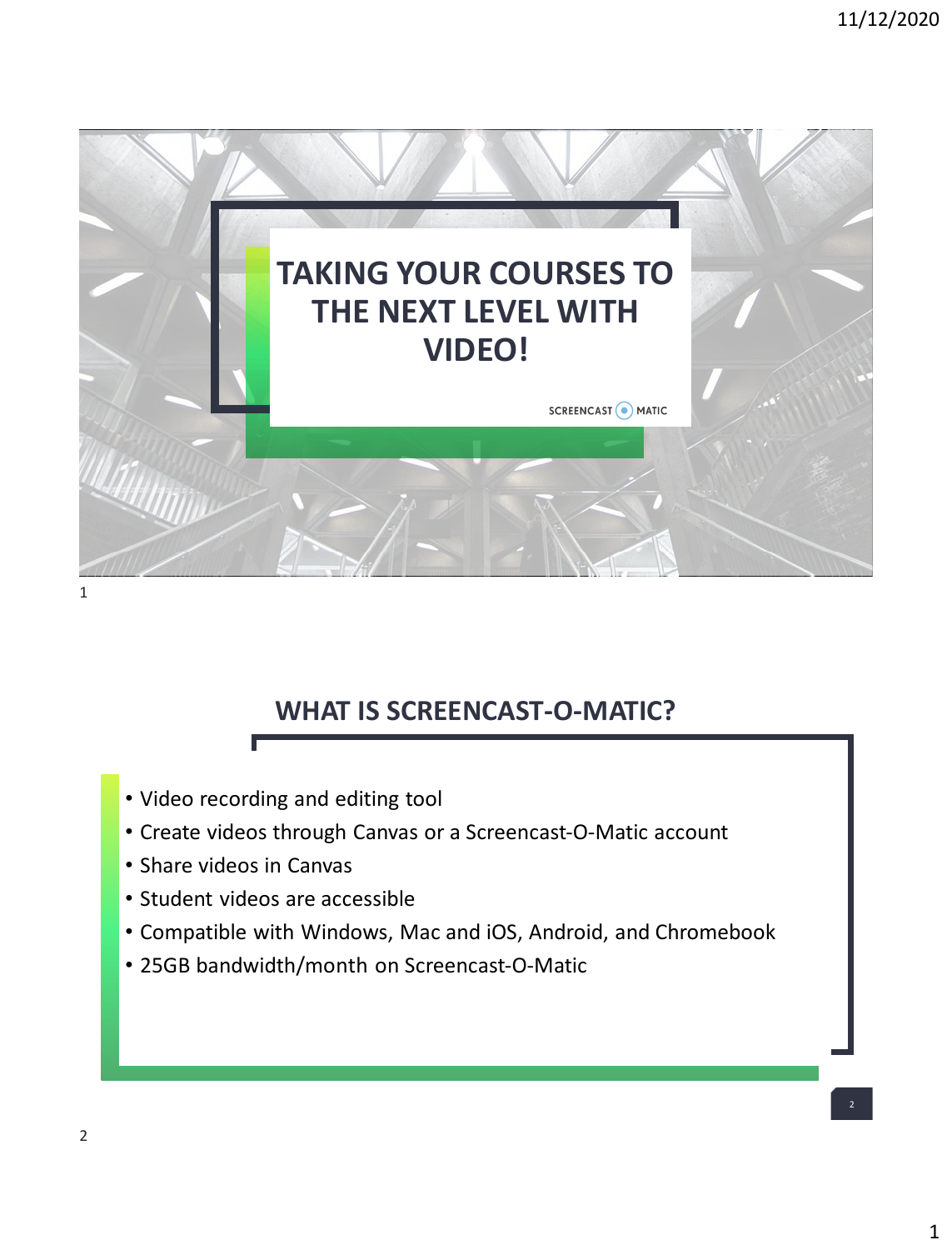| <b>MINIMUM SYSTEM REQUIREMENTS</b> |  |  |  |
|------------------------------------|--|--|--|
|------------------------------------|--|--|--|

|                | <b>Windows</b>                                                                  | <b>Mac and iOS</b>                                                              | <b>Chromebook</b>         |
|----------------|---------------------------------------------------------------------------------|---------------------------------------------------------------------------------|---------------------------|
| <b>Version</b> | Windows Vista or<br>higher                                                      | OS X 10.9 or higher                                                             |                           |
| Processor      | 2.66Ghz Intel® or<br>any other<br>compatible<br>processor / faster<br>processor | 2.66Ghz Intel® or<br>any other<br>compatible<br>processor / faster<br>processor |                           |
| <b>Memory</b>  | 4GB                                                                             | 4GB                                                                             | 4GB<br><b>SSD Storage</b> |

https://support.screencast-o-matic.com/portal/en/kb/articles/system-requirements

## **PEDAGOGICAL USES**

| presentations<br>assignments<br>demonstrations<br><b>announcements</b><br>lessons introductions<br>assessments<br>welcome<br>lectures |  |
|---------------------------------------------------------------------------------------------------------------------------------------|--|
|---------------------------------------------------------------------------------------------------------------------------------------|--|

3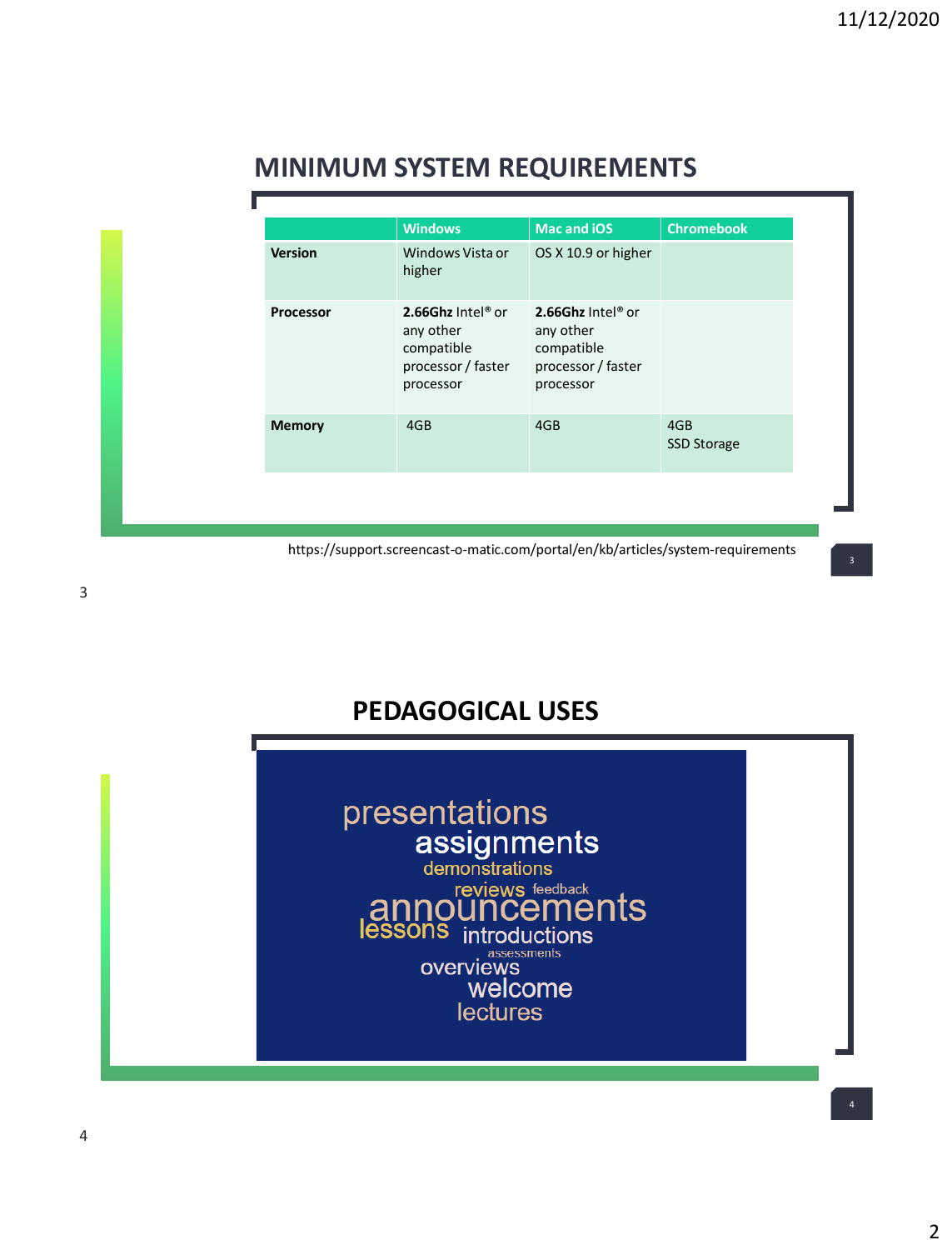

## **CREATE A SCREENCAST-O-MATIC ACCOUNT**

- 1. Go to screencastomatic.com to create your account.
- 2. Click on the "Sign Up, It's Free" box in the upper right-hand portion of the screen.
- 3. Type your SWU email address. Click Continue.
- 4. Follow the prompts to verify your email address.
- 5. You will be redirected back to the Screencast-O-Matic Welcome back page.
- 6. Create a password (use a password that is different than your official SWU account).
- 7. Complete setting up your account.

Г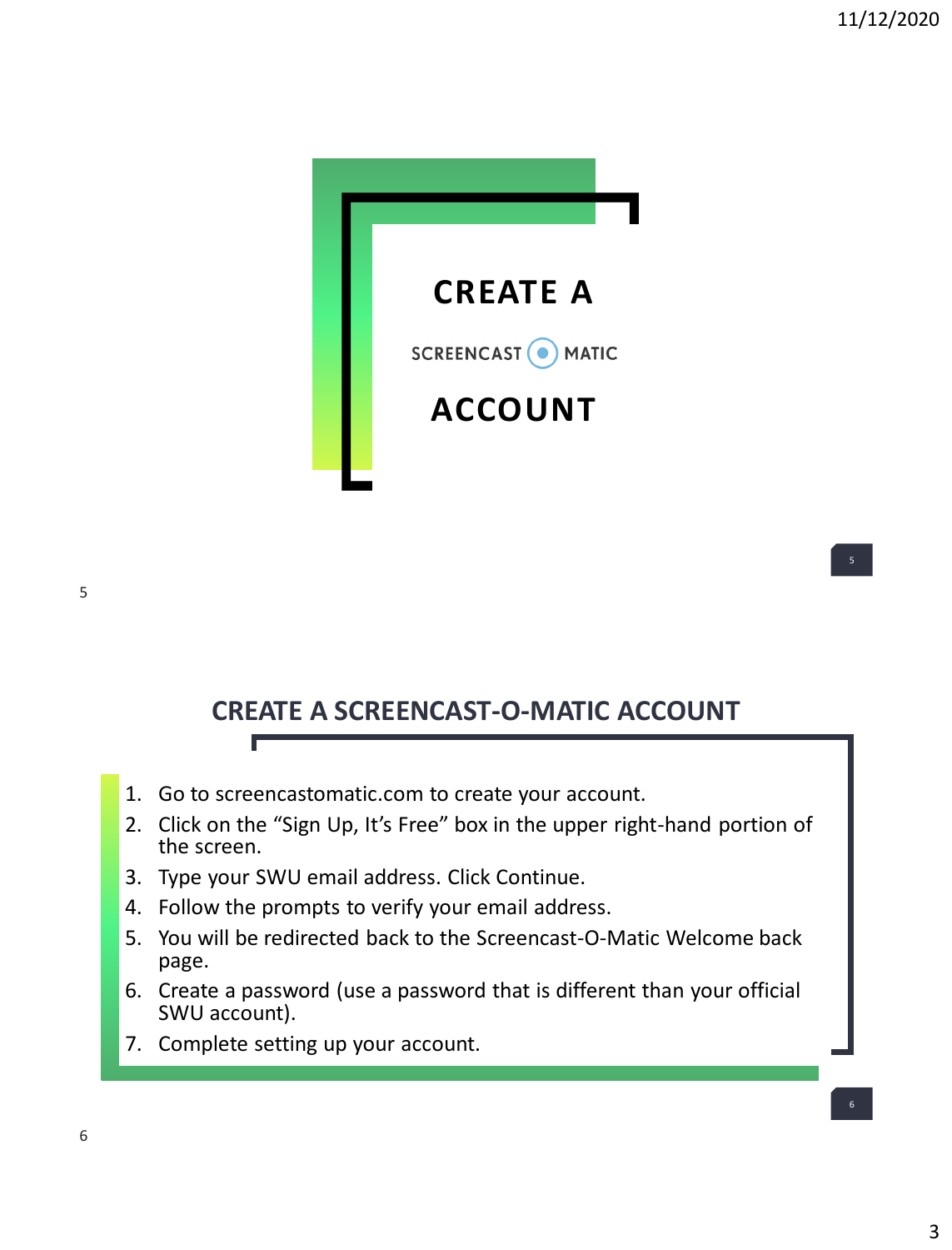7



#### **ADD THE SCREENCAST-O-MATIC APP TO YOUR CANVAS COURSE**

- 1. Within Canvas, open one of your courses .
- 2. Select **Settings**from the navigation menu and then **Apps**from the tab.
- 3. Once the External Apps view loads, search for **Screencast-O-Matic**.
- 4. Select **Screencast-O-Matic** and click **Add App**.

| Training                   |                      | <b>Course Details</b><br><b>Sections</b>                                                                                                               | <b>Navigation</b> | Apps                    | <b>Feature Options</b> |  |
|----------------------------|----------------------|--------------------------------------------------------------------------------------------------------------------------------------------------------|-------------------|-------------------------|------------------------|--|
| Home                       |                      |                                                                                                                                                        |                   |                         |                        |  |
| Modules                    | <b>External Apps</b> |                                                                                                                                                        |                   | View App Configurations |                        |  |
| <b>Grades</b>              |                      | Apps are an easy way to add new features to Canvas. They can be added to individual                                                                    |                   |                         |                        |  |
| Pages                      | B                    | courses, or to all courses in an account. Once configured, you can link to them through<br>course modules and create assignments for assessment tools. |                   |                         |                        |  |
| <b>Files</b>               | Ø                    | See some LTI tools that work great with Canvas.                                                                                                        |                   |                         |                        |  |
| <b>Outcomes</b>            | B                    |                                                                                                                                                        |                   |                         |                        |  |
| Conferences                | B                    | <b>Not Installed</b><br>All<br>Installed                                                                                                               |                   |                         | screencast-o-matic     |  |
| Collaborations             | Ø                    |                                                                                                                                                        |                   |                         |                        |  |
| <b>Rubrics</b>             | E                    |                                                                                                                                                        |                   |                         |                        |  |
| <b>Assignments</b>         | E                    | <b>SCREENCAST</b>                                                                                                                                      | MATIC             |                         |                        |  |
| <b>Discussions</b>         | Ø                    |                                                                                                                                                        |                   |                         |                        |  |
| People                     | Ø                    |                                                                                                                                                        |                   |                         |                        |  |
| Quizzes                    | Ø                    |                                                                                                                                                        |                   |                         |                        |  |
| Syllabus                   | Ø                    |                                                                                                                                                        |                   |                         |                        |  |
| Announcements <sup>®</sup> |                      |                                                                                                                                                        |                   |                         |                        |  |
| Settings                   |                      |                                                                                                                                                        |                   |                         |                        |  |
|                            |                      | SCREENCAST <sup>(</sup><br><b>MATIC</b>                                                                                                                |                   |                         |                        |  |
|                            |                      |                                                                                                                                                        |                   |                         |                        |  |
|                            |                      |                                                                                                                                                        |                   |                         |                        |  |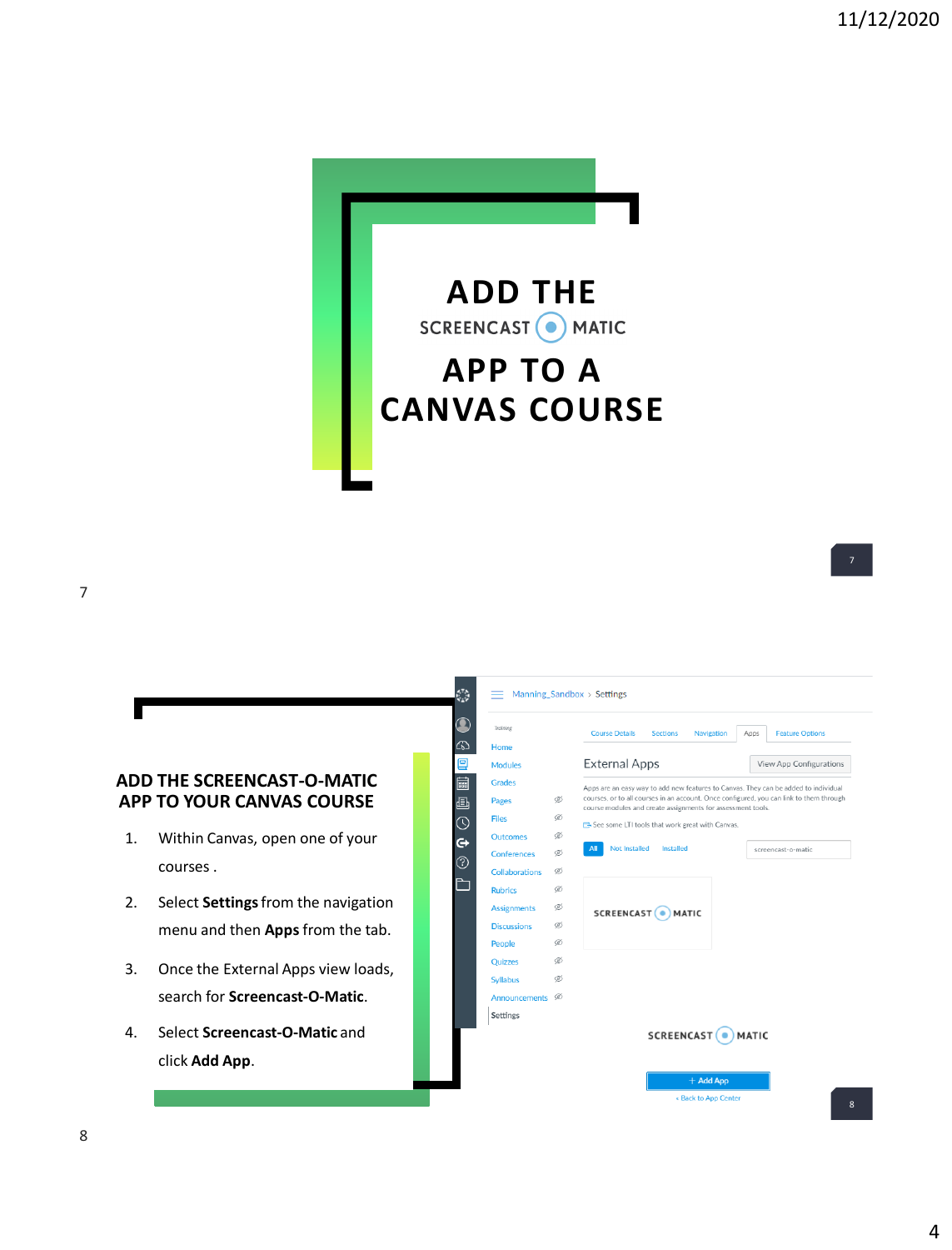### **ADD THE SCREENCAST-O-MATIC APP TO YOUR CANVAS COURSE**

- 1. Click the **Navigation** tab.
- 2. You will see Screencast-o-matic added to the navigation list.
- 3. Enable the app in your course navigation menu, if desired.
- 4. Click the **Save** button.





9

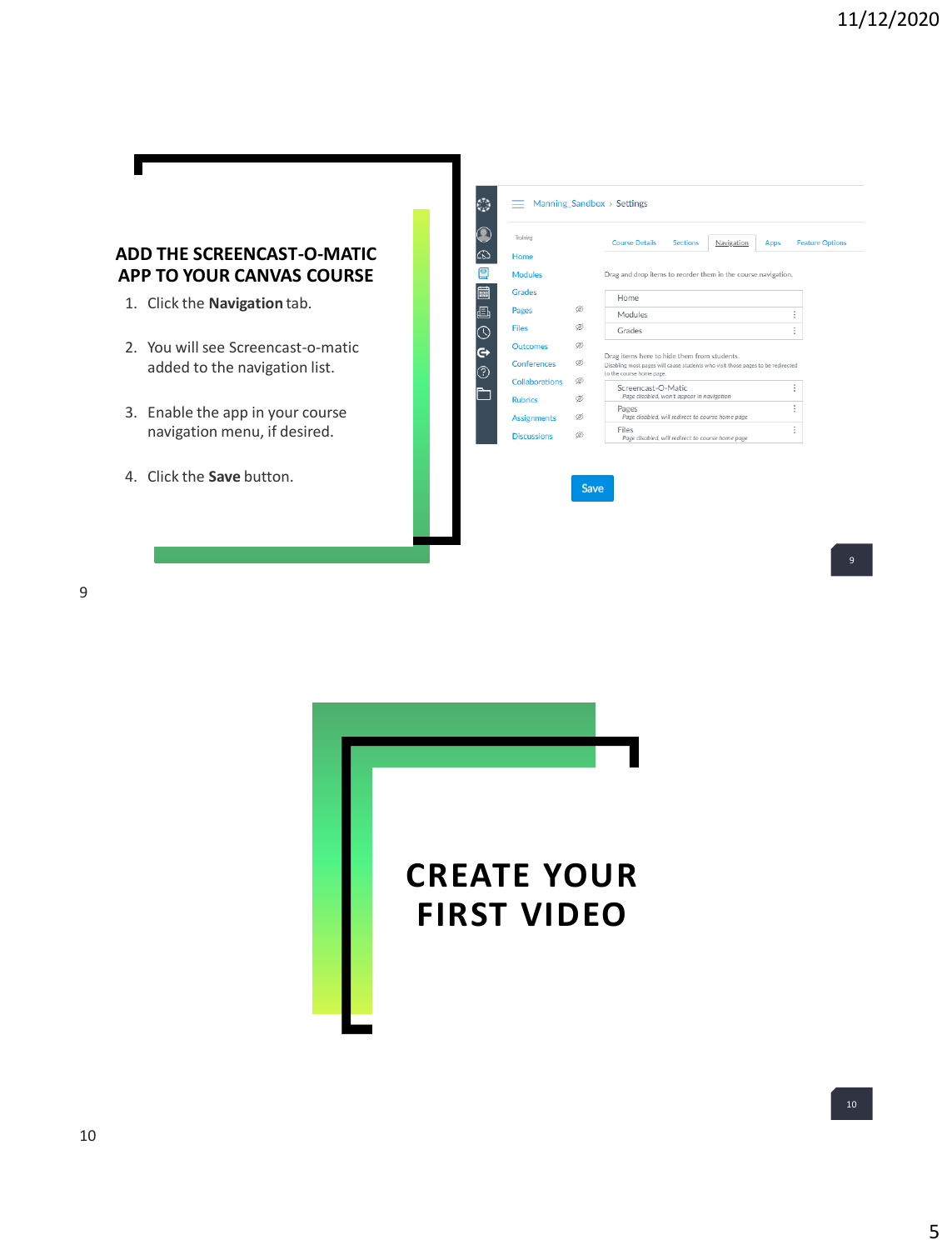## **THREE SIMPLE STEPS**

- 1. Create a video anywhere the rich text editor appears in your course (Announcement, Assignment, Discussion, Page, Quiz/Survey.
- 2. Use the default editing tools, use the full editing tools for 30 days, or purchase use of the full editing tools.
- 3. Publish the video to Canvas.

11 Add a Footer **11** and the control of the control of the control of the control of the control of the control of the control of the control of the control of the control of the control of the control of the control of the c

11

## **CREATE A VIDEO**

- 1. Add an **Announcement, Assignment**, **Discussion, Page, or Quiz/Survey question.**
- 2. In the Rich Content Editor, open the **More External Tools** menu.
- 3. Select **Screencast-O-Matic**.

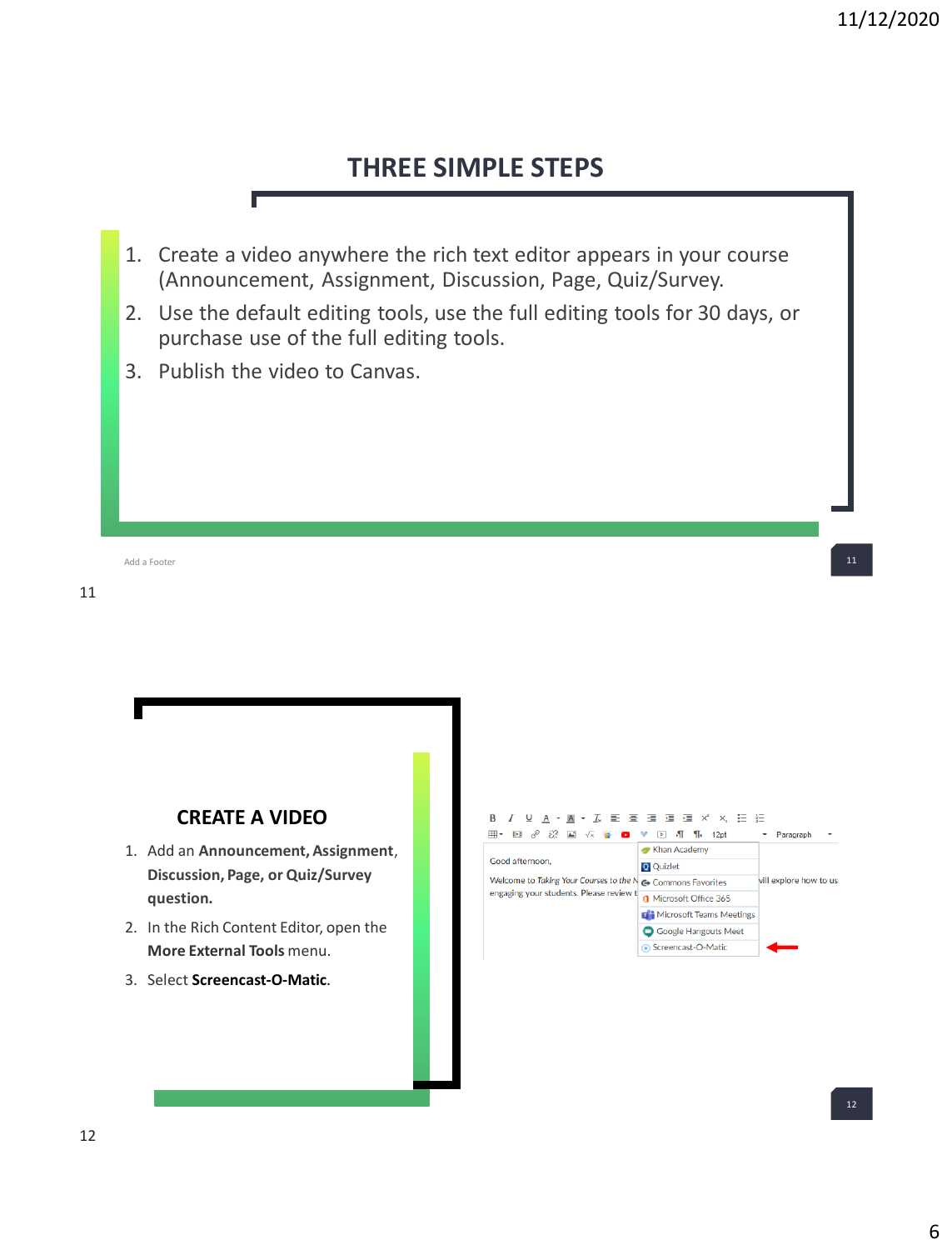

13



14

 $\overline{\mathbf{x}}$ 

 $\overline{1}$ 

 $\checkmark$ 

 $\overline{\phantom{0}}$ 

 $\checkmark$ 

 $\backsim$ 

 $\backsim$ 

 $\checkmark$ 

 $\checkmark$ 

 $_{\small \vee}$ 

 $\backsim$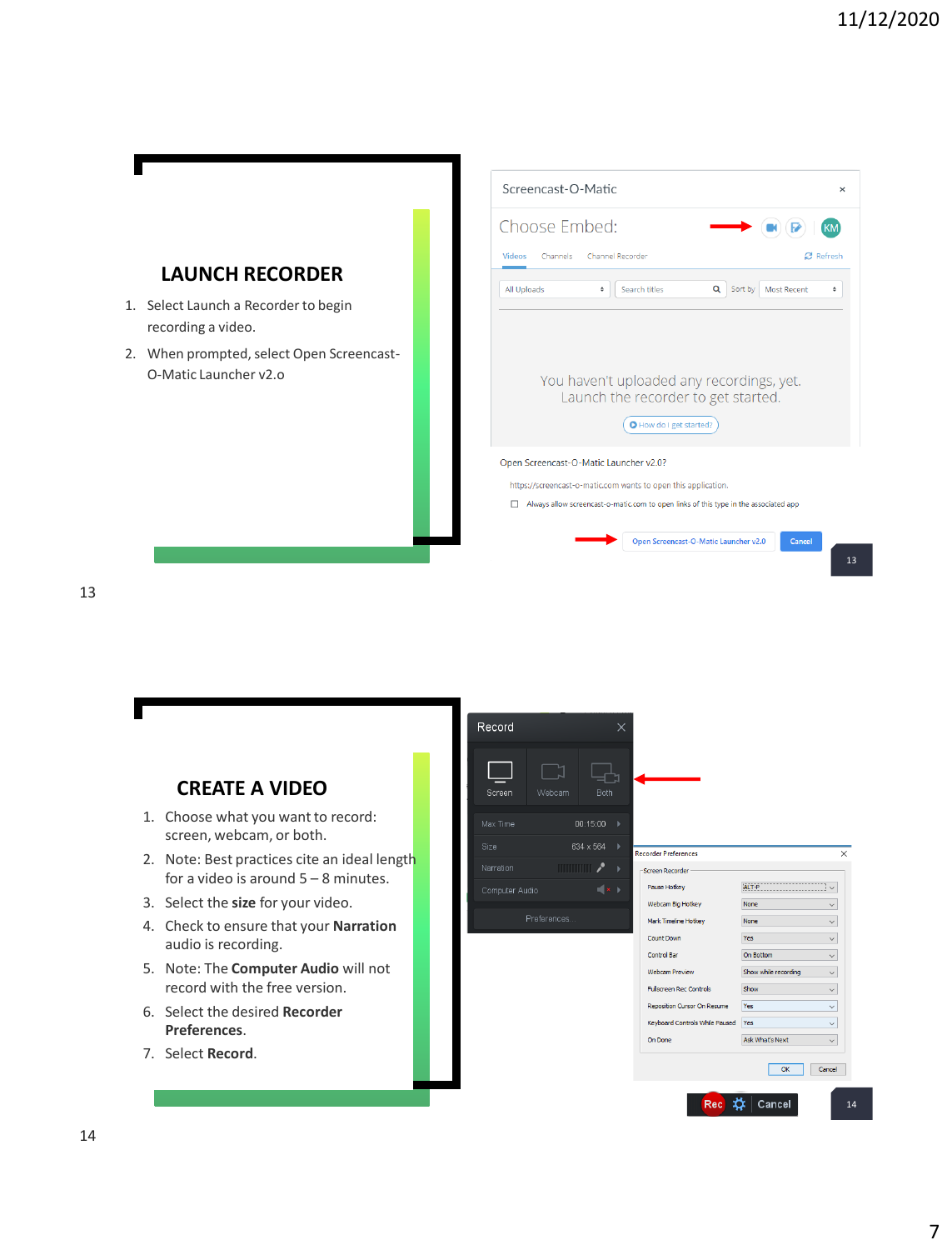



- 1. Save as Video File
- 2. Upload to Screencast-O-Matic
- 3. Upload to YouTube
- 4. Upload to Google Drive